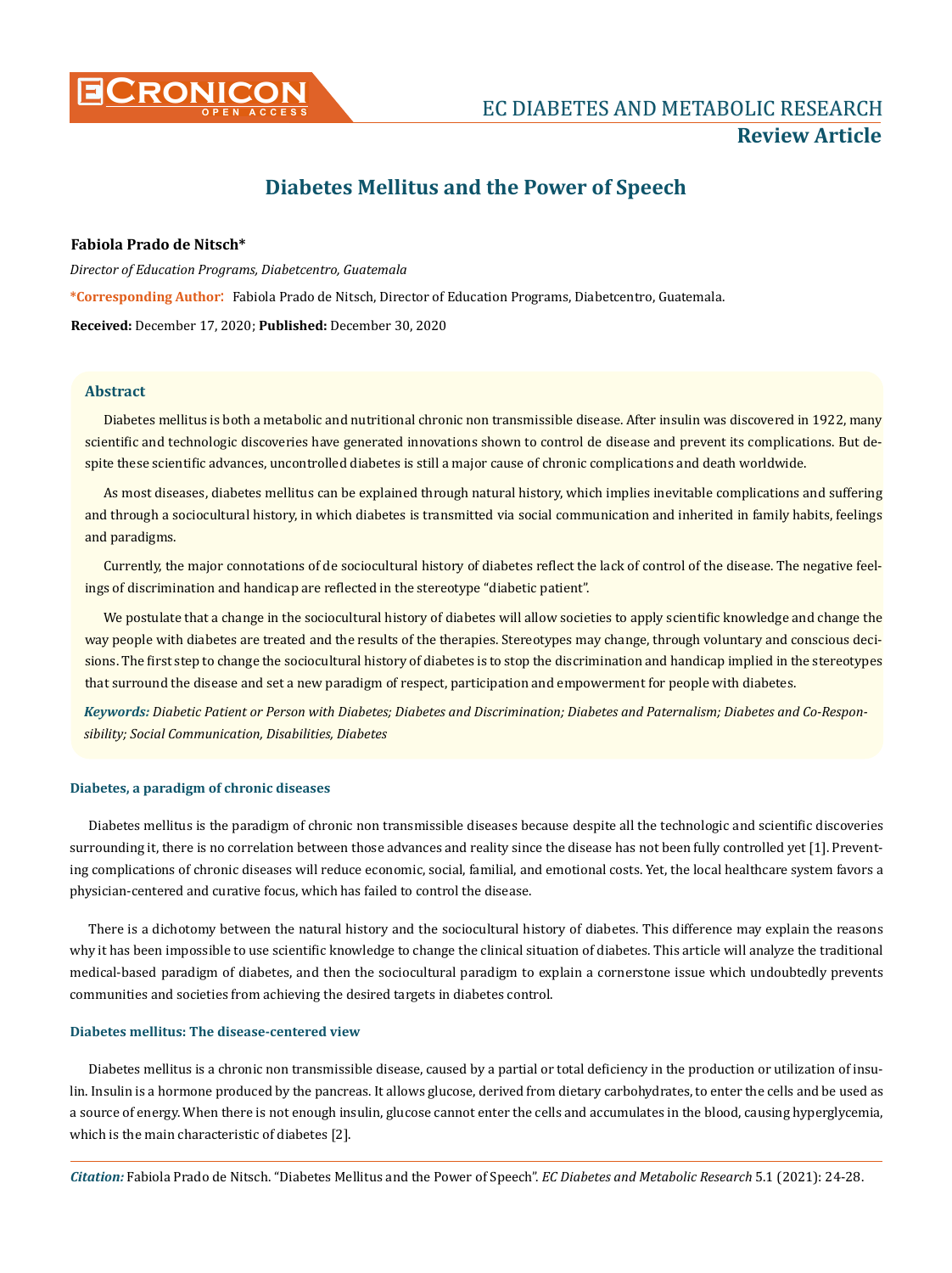The two main types of diabetes are type 1 diabetes, in which there is a total deficiency of insulin production and the person needs to receive exogenous insulin to control the disease, and type 2 diabetes in which there is a deficiency in insulin production associated with insulin resistance in peripheral tissues. Type 2 diabetes is associated with traditional risk factors, such as overweight, obesity and sedentarism [2].

Insulin produced by the pancreas is liberated to the circulation in two main ways: there is a basal insulin production along the day, to keep glucose levels in normal levels in the fasting state. Insulin is also liberated during food intake when the pancreas senses the increase of glycemia. Insulin activates specific cell transporters that take the glucose molecules inside the cells to produce energy. Organs that depend on insulin for glucose uptake are skeletal muscle and adipose tissue. The liver also responds to insulin action, helping to regulate glycemia in the fasting and fed states [3].

#### **Scientific discoveries in diabetes management**

Insulin was discovered in 1922. Before this, most people with type 1 diabetes died because of lack of insulin. Initially it was extracted from the pancreas of animals, but soon scientific discoveries allowed its biochemical isolation. Ovine insulin was the first protein to be synthetized in a laboratory in 1963.

Between 1979 and 1982 recombinant technology was used to synthetize human insulin, that is, a molecule exactly alike the one produced by humas. Insulin related discoveries have won at least five Nobel prizes [4]. Currently there are several formulations of insulin, with the same mechanism of action but different profiles in duration and time of action. Both insulin injection techniques and blood glucose monitoring devices have improved significantly over the almost 100 years since its discovery.

During the decade of 1990, two scientific studies demonstrated beyond doubt that the cause of diabetes complications is hyperglycemia, not the administration of insulin, as is the popular belief. This implies that the best measure to prevent diabetes complications is to achieve a good glycemic control. A1c glycated hemoglobin is the gold standard for follow-up in glycemic control and for evaluating the risk of complications [5,6] (United Kingdom Prospective Diabetes Study Group).

Despite these important advances, today insulin is one of the medications more frequently related to preventable adverse effects [7] and to outdated myths and beliefs [8]. Even with the demonstrated efficacy of insulin in achieving glycemic control, ignorance of updated scientific information, outdated beliefs and scarce education about insulin and its administration contribute to the lack of adequate disease control [9].

## **Traditional treatment focus**

Traditional treatment is centered in the physician's prescription. Allopathic medicine is the most used healthcare model in the western hemisphere. It is based in the principle of opposites: since glycemia is elevated, medication is intended to lower it. Even the non-insulin medications act to improve the liberation or use of endogenous insulin to achieve glycemic control [2].

People with diabetes must change their lifestyle, monitor their glycemia and program regular preventive checkups. In most cases, they need to take medications. All these actions make diabetes control a 24/7 job. Nevertheless, the traditional allopathic therapeutic system does not take psychosocial issues into account to improve diabetes control. In this traditional treatment scheme, the person has a low capacity for decision making, since he or she is called to obey physician´s orders. If they don´t achieve glycemic control, which is usual, they are blamed non-compliant with treatment.

*Citation:* Fabiola Prado de Nitsch. "Diabetes Mellitus and the Power of Speech". *EC Diabetes and Metabolic Research* 5.1 (2021): 24-28.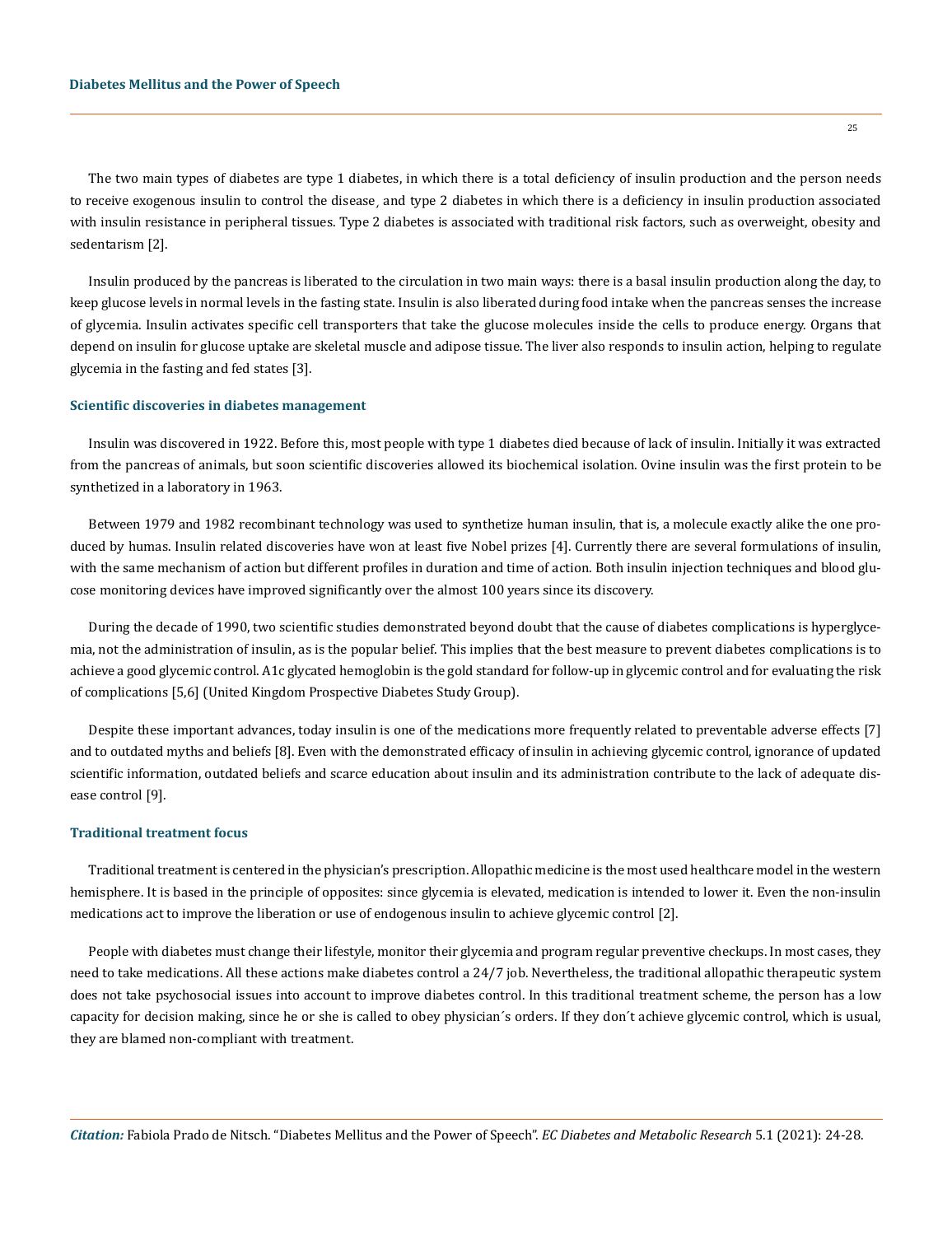#### **Non transmissible disease transmission**

Chronic non-transmissible diseases are not transmitted in the same way as infectious diseases. But many components of diabetes may be socially transmitted or even inherited in family generations.

For example, nutrition and lifestyles are a key element for diabetes control, because diabetes is an alteration in carbohydrate metabolism. All carbohydrates, both sweet and salty, including fruits and vegetables, are converted to glucose (sugar) to be used in the body. So, food intake habits and preferences, portion sizes, the level of physical activity, all are cultural elements learnt at home, which will influence diabetes control. The false belief that fats must be avoided in a healthy diet has been socially transmitted for over 50 years. Because of this belief, a large percentage of Latin American people follow a low fat, high fruit, and vegetable-rich diet, disregarding the fact that carbohydrates, and not fat intake is the main cause of hyperglycemia in diabetes.

Socially transmitted elements include fear, disease denial, denial to seek treatment, information or help, anger, or even hanging on to outdated beliefs. Feelings of hopelessness, distress, guilt, or helplessness can also be transmitted in societies and families.

Fear, anxiety, and guilt are the most frequent emotions related to chronic diseases like diabetes. When used by a health professional, anger intends to make the person feel guilty about diabetes or their control [10]. On the other hand, when a person with diabetes has complications that limit their physical movement, this can cause anger as well [11].

Lastly, biases are transmitted socially and in families in an implicit fashion. They translate into attitudes of discrimination in school, work, or society. Biases are generated by outdated beliefs or fears. For example, it is false than people with diabetes have worse performance at school or at work. Biases translate in beliefs that state people with diabetes have no will of power to control de disease or that they are handicapped [12]. These biases express themselves in a stereotype: "the diabetic patient".

#### **The "diabetic patient"**

The expression "diabetic patient" combines two expressions of bias, mostly involuntary, against people with diabetes. Both terms are a source of limitations, even more so than diabetes itself, since diabetes, when it is properly controlled, is not associated with complications or handicaps.

The term "diabetic" is so popular and has been used for such a long time, that most people take it for granted that it is of normal use. Health professionals rarely analyze what is the meaning of the expression, although they intend no insult when they use it. This is just the way society and the health system has taught people to talk about diabetes.

The biases surrounding these terms conform a paradigm, that a "diabetic patient" is a fat, lazy, non-compliant person, unable to follow directions, overeater, liar or even a person who wants to harm herself. Being a "diabetic" implies that diabetes is a part of the person's personality, thus her destiny is fixed. The person cannot take actions to control the disease or prevent complications and lives surrounded by remorse, guilt, and suffering.

#### **The power of speech**

Words and speech have power: they can either liberate or oppress, limit, or allow individual's actions. It is important for healthcare professionals to be aware of the power of their words since science is surrounded by beliefs [13]. When our words are based on personal beliefs, instead being based on scientific facts, they will have a negative and counterproductive effect.

According to the American Psychological Association, expressions that imply a person as an individual is totally disabled (handicapped, patient), expressions that imply the person is equivalent to the disease (diabetic, hypertense, obese); expressions with negative

*Citation:* Fabiola Prado de Nitsch. "Diabetes Mellitus and the Power of Speech". *EC Diabetes and Metabolic Research* 5.1 (2021): 24-28.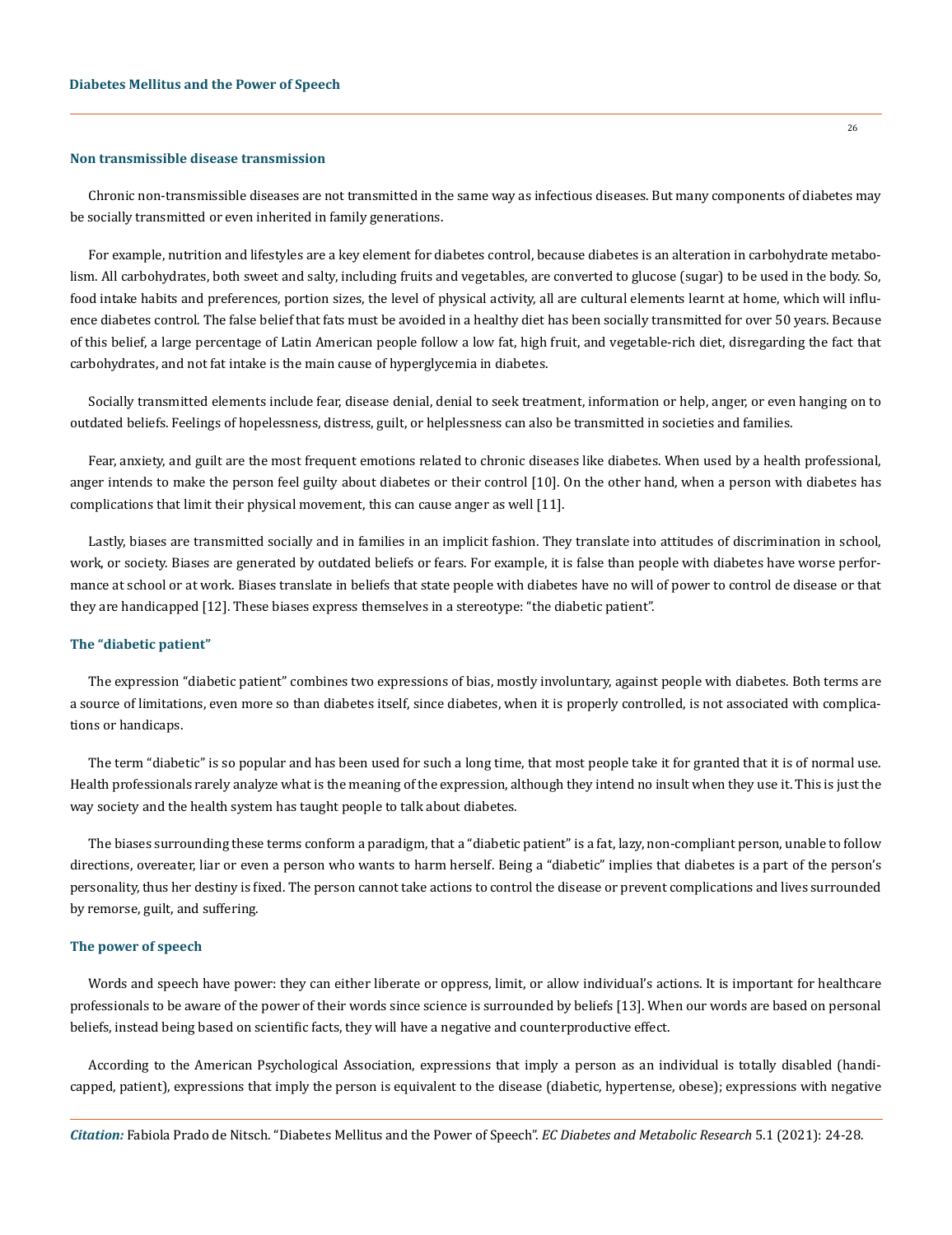implications, or that might be considered slander, all of them must be avoided, since they ignore the person's capacities or rights to express their goals and preferences and to contribute to society. Terms related to disability have changed and will continue changing. The goal of changing language is to ensure it is free of bias and refers to people with disabilities - and in our case to people with diabetes- in an inclusive and respectful way [14].

#### **Change in speech related to diabetes**

Contrary to the implications of the term "diabetic", well controlled diabetes does not cause complications or disability. Even when there is a percentage of diabetes cases that are not preventable, diabetes is a controllable disease. The complications of diabetes are due to poor glycemic control, and as such, they can be prevented. And even if there are complications of diabetes, in most cases it is possible to minimize their impact in the person's quality of life.

Another implication of the term "diabetic patient" stereotype is that people cannot participate in their own control. Evidence shows people with diabetes do not want to have complications of diabetes. They want and can participate in their control [15].

There is a social movement directed toward changing language in social communication to stop discrimination in general, and it is also going on in diabetes care (American Psychological Association) (International Diabetes Federation) (National Center on Disability and Journalism) (Mcdonald y Campbell) [16-18].

A personal conscious decision to change language is key to stop using these common and socially accepted terms, that impact diabetes control in a negative way. The first step is to change the viewpoint about diabetes. When biases are out of the scene, and communication is based on scientific information, the terms used to address people with diabetes will also change.

# **Conclusion**

Diabetes mellitus is an endocrine, metabolic, nutritional and chronic non transmissible disease. Its natural history heads towards a fatidic fate of poor metabolic control and chronic complications. But its sociocultural history and the way it is transmitted socially and inherited in family life may be changed, so that scientific advances can be applied to control the disease, avoid complications, and change the end results for people with diabetes.

Traditionally, diabetes is seen through its negative connotations, but this stereotype is not necessarily true, and it may change.

A different view of diabetes starts when referring to people with the disease without the biases in common expressions, such as "diabetic patient".

When you take away the negative implications of the terms used in social communication, you will minimize or cancel feelings like anger, guilt, and fear. When the person can participate in their own control, there is a new landscape for disease control. It allows people with diabetes to be the center of their healthcare, to take informed decisions and to change the negative perspectives related to being a "diabetic". This change goes far beyond the words. It implies a need for reflection and change in the social consciousness that is a must for diabetes control achievement.

# **Conflict of Interest**

The author declares no conflict of interest.